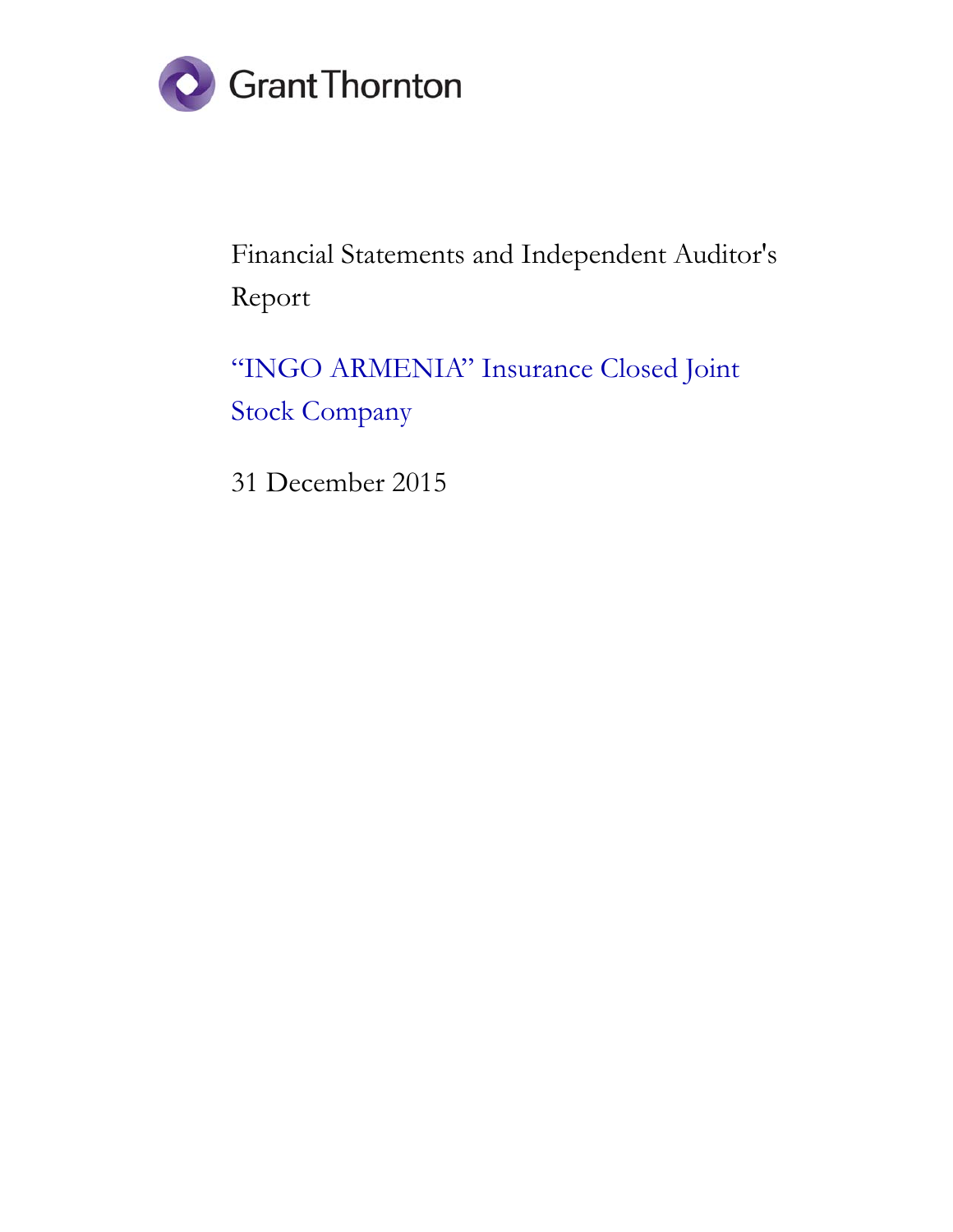

## Independent auditor's report

**9mulie Annuenu OPC** 33. p. bnbuul 0012 **Hununzjulu 8/1** 

Ð. +374 10 260 964  $$+374,10,260,961$ 

**Grant Thornton CJSC**  8/1 Vagharshyan Str. 0012 Yerevan, Armenia T +374 10 260 964 F +374 10 260 961 www.grantthornton.am

To the Shareholders and Board of Directors of Insurance Closed Joint Stock Company "INGO ARMENIA":

We have audited the accompanying financial statements of "INGO ARMENIA" Insurance Closed Joint Stock Company (hereinafter, the "Company"), which comprise the statement of financial position as of December 31, 2015, and the statement of profit or loss and other comprehensive income, statement of changes in equity and statement of cash flows for the year then ended, and a summary of significant accounting policies and other explanatory information

## *Management's Responsibility for the Financial Statements*

Management of the audited entity is responsible for the preparation and fair presentation of these financial statements in accordance with International Financial Reporting Standards, and for such internal control as management determines is necessary to enable the preparation of financial statements that are free from material misstatement, whether due to fraud or error.

## *Auditor's Responsibility*

Our responsibility is to express an opinion on these financial statements based on our audit. We conducted our audit in accordance with International Standards on Auditing. Those standards require that we comply with ethical requirements and plan and perform the audit to obtain reasonable assurance about whether the financial statements are free from material misstatement.

An audit involves performing procedures to obtain audit evidence about the amounts and disclosures in the financial statements. The procedures selected depend on the auditor's judgment, including the assessment of the risks of material misstatement of the financial statements, whether due to fraud or error. In making those risk assessments, the auditor considers internal control relevant to the entity's preparation and fair presentation of the financial statements in order to design audit procedures that are appropriate in the circumstances, but not for the purpose of expressing an opinion on the effectiveness of the entity's internal control. An audit also includes evaluating the appropriateness of accounting policies used and the reasonableness of accounting estimates made by management, as well as evaluating the overall presentation of the financial statements.

**Աուդիտ, Յարկեր, Խորիրդատվություն Audit, Tax, Advisory**  ghula annluan Puatnlut Annul Member of Grant Thornton International Ltd